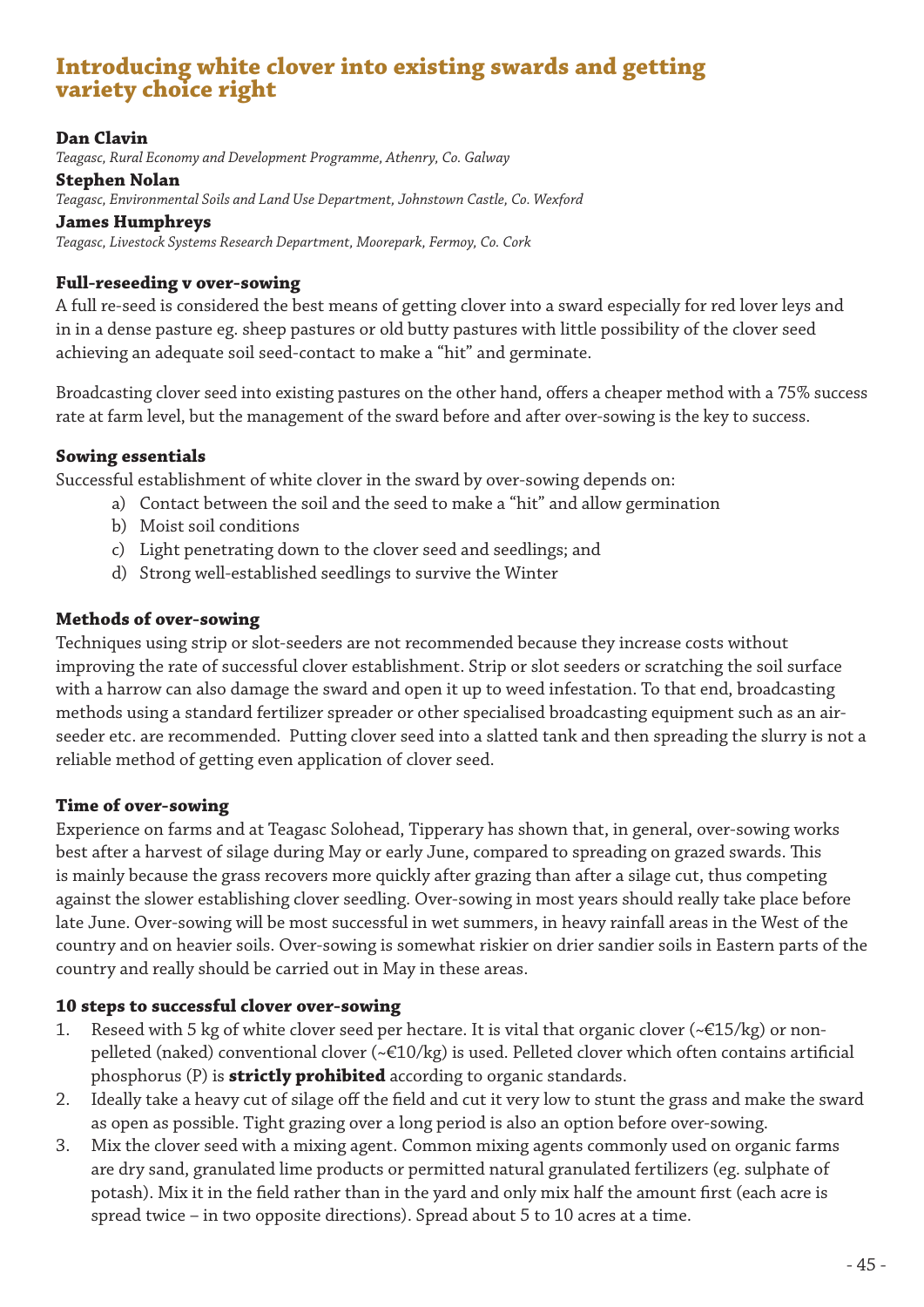- 4. Spread and then spread the same area again in the opposite direction. See Figure 1.
- 5. Once the clover is spread, apply around 2,000 3,000 gallons per acre (33 m3/ha) of fairly watery cattle slurry to the silage stubble. This helps to wash in the seed which aids germination and seedling establishment as well as supplying nutrients for plant growth.
- 6. Be back grazing that field within 24 days this is very important.
- 7. Thereafter graze very tight each time (to 4 or 5 cm to prevent tall grass shading out clover) and graze every 24 days. This is why lowly stocked farms may have difficulty getting clover established. Clover stolons will spread much greater distances once they have light reaching them.
- 8. If the ground becomes too dry do not over-sow.
- 9. Another option is to graze out a field with light cattle (to 4 cm or less). Spread the clover seed and then within a short period put more cattle on the field to re-graze it out again. The cattle will then walk the seed in.
- 10. Tight grazing is essential
	- Down to 4 cm between turnout and mid-April
	- Down to 4 cm between turnout and mid-April<br>- Down to 5 cm during the main grazing season
	- Graze the sward to 4 cm before it is closed for the winter
	- Graze the sward to 4 cm before it is closed for the winter<br>- Do not have very heavy covers over the winter if you do, get them grazed by early March



- $Example 8$  acres
- Mix in the field with mixing agent eg. granulated lime product . Use 16kg of clover and 8 bags of granulated lime in total.
- As each bag of lime is filled into the spreader, the clover seed is poured in simultaneously and mixed around at regular intervals by hand.
	- 4 bags of mixing agent plus 8kg seed is applied in the first run and the remaining 4 bags plus remaining seed is applied in the second run.
	- First run is in Blue
- Second run is in opposite directions at right angles to the first in red.

**Figure 1: Broadcasting clover into existing pasture** 

## **Experience of over-sowing white clover at Teagasc**

Over-sowing has been used at Teagasc Solohead and Athenry research farms for years both to increase and maintain the white clover content of the swards. It has mostly worked well. Poor results have occurred when dry weather and soil conditions follow over-sowing. Over-sowing at Solohead has generally been between 70 and 80% successful over the years. Poor results have also been due to allowing grass get too strong after over-sowing. This is the single biggest factor for failure that lies within the farmer's control. The importance of tight grazing after over-sowing cannot be overstated. The single most important recommendation, which can greatly improve the success of over-sowing, is tight grazing for the remainder of the year.

# **Recommended white clover varieties**

Each year DAFM produces a list of recommended grass and white clover varieties. These varieties have been trialled and evaluated over a minimum of two separate sowings in Kildare, Galway, Cork, Donegal and Kilkenny. The DAFM recommended list for 2016 is presented in Table 1 below. The Northern Ireland recommended list is more comprehensive and is also of relevance.

# **White clover varieties are classified by leaf size**

Smaller leaf varieties are generally lower yielding but more persistent than large leaf varieties and so are recommended for sheep farms. Small-leaf clovers survive the selective grazing of sheep because their stolons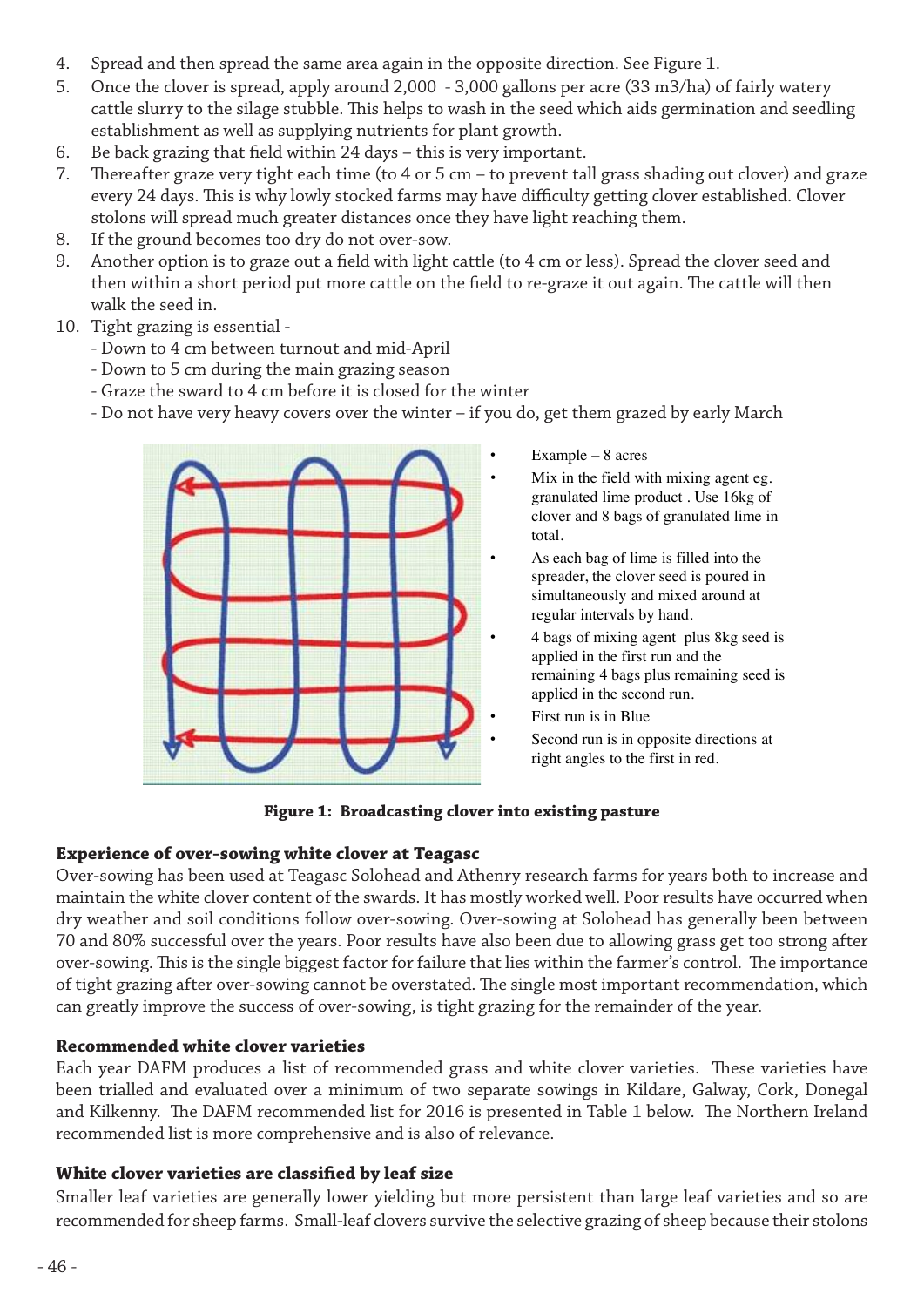are small and close to the ground. Medium leaf varieties are intermediate in terms of yield and persistency, making them suitable primarily for grazing but also for silage.

Cattle and dairy cows are less selective grazers and graze less close to the ground than sheep. Therefore small-leaf cultivars are more at risk of being shaded out of a sward grazed. Large-leaf cultivars grow more aggressively and are better able to compete in swards grazed by cattle.

| <b>Variety Name</b>     | <b>Total</b><br><b>Yield</b> | Leaf Size*     | <b>Clover</b><br>$\%$ | Year 1st<br><b>Listed</b> | <b>Breeder</b> | Origin |
|-------------------------|------------------------------|----------------|-----------------------|---------------------------|----------------|--------|
| Control Mean: (t DM/ha) | 9.8                          |                |                       |                           |                |        |
| <b>Barblanca</b>        | 105                          | Large $(0.76)$ | 50                    | 2009                      | Barenbrug      | NL     |
| <b>Alice</b>            | 99                           | Large $(0.73)$ | 50                    | 1995                      | <b>IBERS</b>   | UK     |
| Chieftain               | 98                           | Medium (0.68)  | 47                    | 2005                      | Teagasc        | IRL    |
| <b>Buddy</b>            | 100                          | Medium (0.58)  | 45                    | 2015                      | Teagasc        | IRL    |
| Avoca                   | 103                          | Medium (0.58)  | 47                    | 1995                      | Teagasc        | IRL    |
| Iona                    | 94                           | Medium (0.56)  | 44                    | 2014                      | Teagasc        | IRL    |
| Crusader                | 95                           | Medium (0.56)  | 42                    | 2009                      | Barenbrug      | NL     |
| <b>Aberherald</b>       | 98                           | Medium (0.55)  | 45                    | 2003                      | <b>IBERS</b>   | UK     |
| Coolfin                 | 104                          | Small (0.51)   | 47                    | 2017                      | Teagasc        | IRL    |
| Galway                  | 95                           | Small (0.36)   | 38                    | 2017                      | Teagasc        | IRL    |
| <b>Aberace</b>          | 99                           | Small (0.26)   | 33                    | 2016                      | <b>IBERS</b>   | UK     |

#### **Table 1: DAFM Recommended White Clover Varieties 2017**

*In the table above varieties are listed in order of decreasing leaf size. \*Values in brackets indicate leaf size compared to the variety Aran (i.e. Aran = 1.00), based on data from UK D.U.S. tests.*

The main features of each variety are highlighted below. These features should be used as the basis for choosing the varieties of clover suitable to your enterprise.

| Barblanca:  | A large leaved variety. Very good annual yield. Considered suitable for silage production<br>and unsuitable for hard grazing.                                         |  |  |  |
|-------------|-----------------------------------------------------------------------------------------------------------------------------------------------------------------------|--|--|--|
| Alice:      | A large leaved variety. Good annual yield. Considered suitable for silage production and<br>unsuitable for hard grazing.                                              |  |  |  |
| Chieftain:  | A medium leaved variety with good yield. It is the largest of the medium-leaved category.<br>Considered suitable for grazing.                                         |  |  |  |
| Buddy:      | A medium leaved variety with good yield.<br>Considered suitable for grazing.                                                                                          |  |  |  |
| Avoca:      | A medium leaved variety with very good yield. It competes well with the accompanying<br>grass. Considered suitable for grazing.                                       |  |  |  |
| Iona:       | A medium leaved variety. It competes well with the accompanying grass. Considered<br>suitable for grazing.                                                            |  |  |  |
| Crusader:   | A medium leaved variety. Considered suitable for grazing                                                                                                              |  |  |  |
| Aberherald: | A medium leaved variety. Considered suitable for grazing.                                                                                                             |  |  |  |
| Coolfin:    | A small leaved variety. First year on the Recommended List. Very good annual yield. It<br>competes well with the accompanying grass. Considered suitable for grazing. |  |  |  |
| Galway      | A small leaved variety. First year on the Recommended List. Considered suitable for grazing                                                                           |  |  |  |
| Aberace:    | A small leaved variety and is currently the smallest on the Recommended List. Considered<br>suitable for grazing.                                                     |  |  |  |

# **Clover blends depend on enterprise**

In general 2 varieties of clover are used in a mix. A combination, one from large, medium or smaller leaved varieties can lead to more successful establishment of clovers and can also allow for more flexibility of management. Some factors to consider when choosing a clover mix include yield, persistency and optimum growing season.